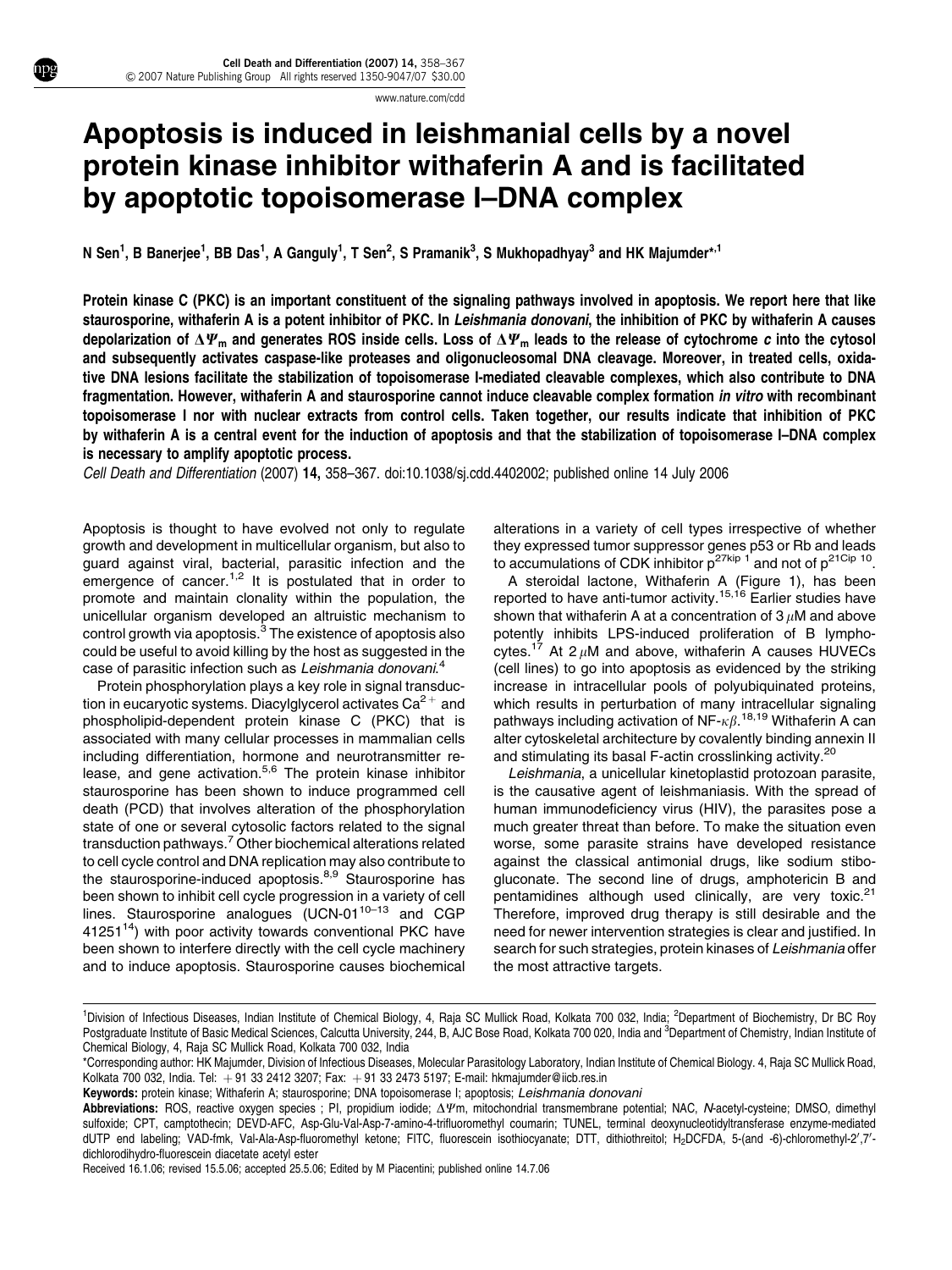In the present study, we have shown for the first time that an anti-tumor agent withaferin A is a potent inhibitor of PKC like staurosporine. Unlike higher eucaryotes, inhibition of PKC inside leishmanial cells is sufficient to induce apoptosis like death in a previously unknown manner. We have analyzed nuclear, mitochondrial and cytosolic changes



5 A

PKC ASSAY (IN VITRO)

8

PEPTIDE

 $\overline{z}$ 

 $\ddot{\mathbf{z}}$  $\overline{\mathbf{30}}$ 

 $20$ 

15

10

Pi incorporate cpm  $\times 10^4$  $28$ 

nanial cell boats

**Rat Brain PKC** Withsferin A Steurosporto

a

 $\mathbf b$ 

associated with apoptosis after inhibition of PKC. Finally, we provide evidences for the functional role of topoisomerase I–DNA complexes in chromatin fragmentation during withaferin A- and staurosporine-mediated apoptosis.

359

## **Results**

d

25

 $20$ 

10

Pi incorporated

Ivant

eferia /

hsate

e

leithmanial cell

rine freater Stauresporter Ire<br>Ielshaannial cell Iveste

PKC ASSAY (IN VITRO)

 $cpm \times 10^{4}$ 15

Withaferin A inhibits PKC both in vitro and in vivo. Leishmanial cell extract prepared as described in Materials and Methods was tested for its activity to phosphorylate the peptide HCV (1487–1500).<sup>22</sup> It was observed that the phosphorylation of the peptide by leishmanial cell is decreased in a dose-dependent manner in the presence of withaferin A (Figure 2a). The extent of phosphorylation of the peptide by incorporation of <sup>32</sup>P-labeled Pi was monitored by scintillation counting and is shown in Figure 2b. At  $5 \mu M$ concentration of withaferin A, the phosphorylation of the peptide was decreased to 50% (Figure 2a and b, lane 2) compared to untreated cell lysates (Figure 2a and b, lane 1), Figure 1 Structure of withaferin A and staurosporine and at 10  $\mu$ M, it was decreased to 74% (Figure 2a and b,

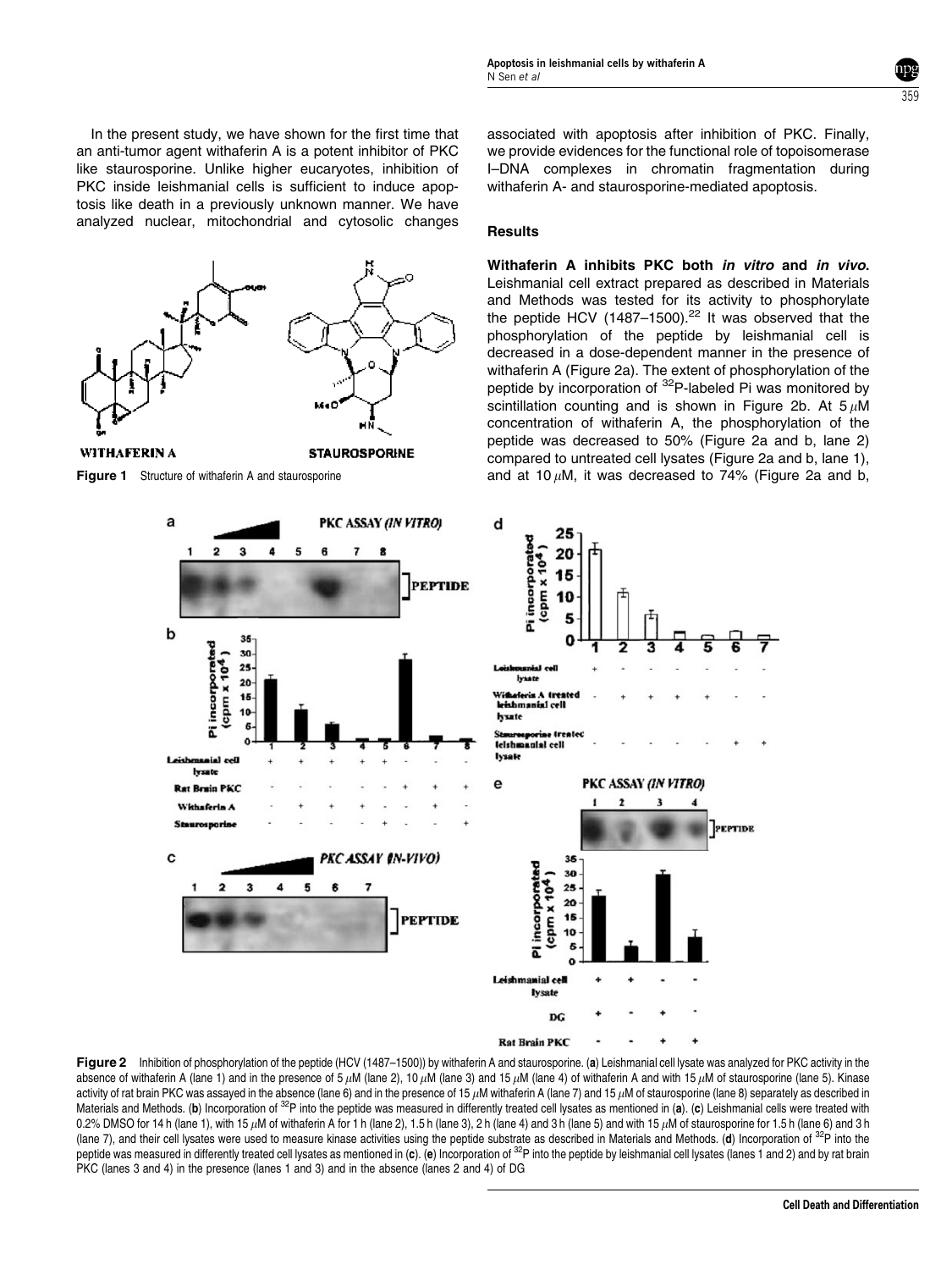lane 3). At 15  $\mu$ M concentration, no labeled peptide band was detected (Figure 2a and b, lane 4). As a positive control, we added staurosporine in leishmanial cell extracts and found that phosphorylation of the peptide is reduced to the extent of 92% (Figure 2a and b, lane 5). To prove whether withaferin A or staurosporine has direct inhibitory effects on rat brain PKC, we added withaferin A and staurosporine separately to the enzyme in the presence of this peptide substrate. It was observed that phosphorylation of the peptide is reduced by both withaferin A and staurosporine to the extent of 95% (Figure 2a and b, lane 7) and 98% (Figure 2a and b, lane 8), respectively, at 15  $\mu$ M concentration compared to untreated cells (Figure 2a and b, lane 6).

To see whether withaferin A has the ability to inhibit PKC activity inside leishmanial cells, we treated exponentially growing leishmanial cells with withaferin A (15 $\mu$ M) or staurosporine (15  $\mu$ M) separately up to 8 h. At different time periods, cells were pelleted down and solubilized as described in Materials and Methods. The solubilized materials were tested for their activities to phosphorylate the peptide HCV (1487–1500) (Figure 2c and d). The phosphorylating ability of withaferin A-treated cell lysates was reduced to the extent of 50, 76, 84 and 92%, respectively, after 1 h (Figure 2c and d, lane 2), 1.5 h (Figure 2c and d, lane 3), 2 h (Figure 2c and d, lane 4) and 3h (Figure 2c and d, lane 5) of treatment compared to healthy growing leishmanial cell extracts (Figure 2c and d, lane 1). Treatment with staurosporine

reduced the phosphorylation of the peptide to the extent of 89% (Figure 2c and d, lane 6) and 95% (Figure 2c and d, lane 7) after 2 and 3 h, respectively. We found that the activity was reduced to the extent of 76% by leishmanial cell lysates and to the extent of 67% by rat brain PKC in the absence of DG in the reaction mixture (Figure 2e).

Withaferin A inhibits growth of L. donovani promastigotes, induces depolarization of mitochondrial membrane potential and releases cytochrome c into the cytosol. L. donovani AG83 promastigotes  $(2.5 \times 10^6 \text{ cells})$ ml) were incubated with  $15 \mu M$  of withaferin A for 7h, following which the numbers of live promastigotes were counted by Trypan blue exclusion method. After 5 h, 70% growth was inhibited and this continued to the extent of 85% after 6h of incubation and after 7h only 2% live promastigotes were present (Figure 3a). To investigate the mode of cell death, we stained both treated and untreated cells with annexin V and PI. Apoptotic cells have condensed nuclei that are negative for PI and have integrated plasma membrane but PS translocates on the outer membrane, which can be detected by staining with annexin V. After 4 h of treatment with withaferin A, more than 25% cells undergo apoptosis and this was increased to the extent of 67% after 6h. We also detected an increase in the number of annexin V- and PI-positive cells representing necrotic cells,



Figure 3 Treatment with withaferin A increases the number of apoptotic cells, and induces loss of mitochondrial membrane potential and release of cytochrome c into the cytosol. (a) L. donovani promastigotes were cultured in the presence of 15  $\mu$ M withaferin A for 7 h. Percentage of viable promastigotes (A) was measured by Trypan blue exclusion method. Percentage of apoptotic cells ( $\blacklozenge$ ) and necrotic cells ( $\blacksquare$ ) was measured during treatment with 15  $\mu$ M of withaferin A for different time periods by double staining with annexin V and PI as described in Materials and Methods. Data are expressed as mean + S.D. of three independent experiments. (b) Flow cytometry analysis of mitochondrial membrane potential after treatment with 0.2% DMSO alone (I), 15  $\mu$ M withaferin A for 3 h (II) and 4 h (III). This was also determined after treatment with staurosporine (IV) and CCCP (V) alone and with antioxidant like NAC, before treatment with withaferin A (VI). FL1 channel indicates mean green fluorescence intensity of JC1. (c) Western blot analysis of the release of cytochrome c into the cytosol of differently treated cells. As loading controls, cytosolic fractions from differently treated cells were analyzed for the presence of adenosine kinase (II) and COX IV (III) by Western blotting. Lane 1: total level of cytochrome c (I), adenosine kinase (II) and COX IV (III) in untreated leishmanial cells; lanes 2 and 3: cells treated with withaferin A for 2 and 3 h, respectively; lane 4: cells treated with staurosporine for 2 h; lane 5: cells treated with NAC before treatment with withaferin A. Position of molecular weight markers ( $\times$  10<sup>-3</sup>) is shown in the left of top panel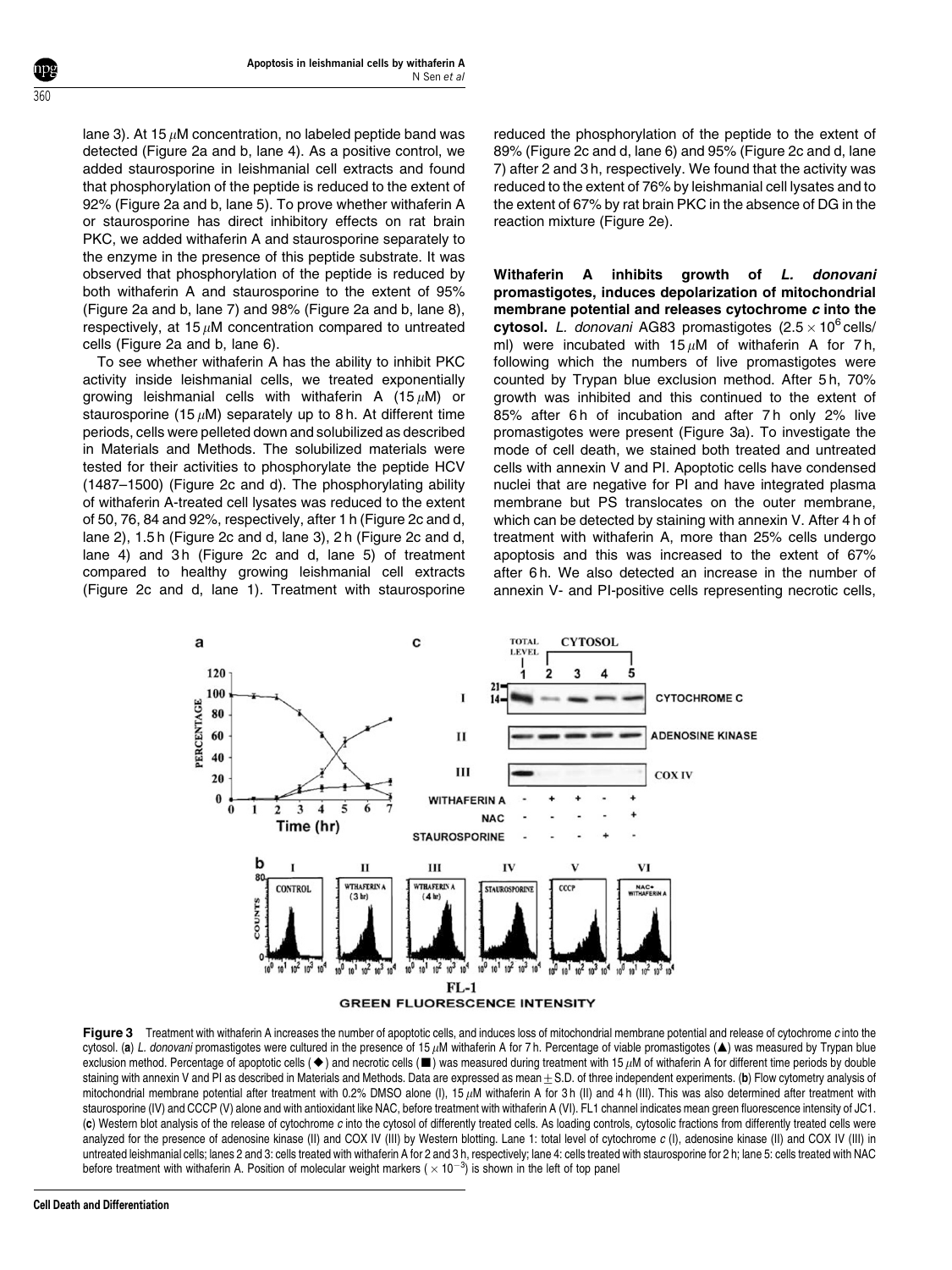361

concomitant with a decrease in the number of live (annexin V- and PI-negative) cells. The number of necrotic cells remained more or less 10% throughout the experiment (Figure 3a).

To investigate whether  $\Delta \Psi_m$  is lost in withaferin A-treated cells during apoptosis, a time-course study of  $\Delta \Psi_{\rm m}$  was performed with withaferin A or staurosporine.  $\Delta \Psi_{\text{m}}$  was measured with the mitochondrial membrane potential sensitive dye JC1, which undergoes a transition from molecular aggregation to molecular monomer formation that can be detected by a shift in fluorescence from red to green during depolarization of mitochondrial membrane potential.<sup>23</sup> As shown in Figure 3b, on exposure of leishmanial cells to 15  $\mu$ M withaferin A for 3 h (II) and 4 h (III) and to 15  $\mu$ M staurosporine for 3h (IV), the uptake of this dye by the mitochondria decreased compared to control cells (I) and this was measured by an increase in green fluorescence intensity in the cytosol. When cells were treated with antioxidants like NAC, before the treatment with withaferin A, depolarization of  $\Delta \Psi_m$  is not prevented (VI). This was evidenced by the fact that there is no shift in total cell population to the right side of FL-1 channel (Figure 3b). Our results suggest that ROS are not responsible for the loss of  $\Delta \Psi_{\rm m}$ .

Cytochrome c is a component of the mitochondrial electron transport chain and is present in the inter-membrane space. Disruption of the outer mitochondrial membrane by apoptotic stimuli results in the release of cytochrome  $c$  into the cytoplasm where it initiates activation of caspases like proteases leading to apoptosis.<sup>23</sup> We have shown by Western blotting that withaferin A or staurosporine treatment causes cytochrome c accumulation in the cytoplasm (Figure 3c, lanes 2–4). In addition, treatment with antioxidants like NAC before the treatment with withaferin A cannot prevent the release of cytochrome c into the cytosol (lane 5). As controls we have checked the presence of adenosine kinase (a constitutive cytosolic protein) and the absence of COX IV (a mitochondrial protein) in the cytosol of L. donovani promastigotes treated with or without withaferin A and staurosporine.

Loss of mitochondrial membrane potential induces formation of ROS inside cells, which causes a decrease in cellular GSH level and induces oxidative DNA lesions. When L. donovani promastigotes were treated with withaferin A, ROS are generated inside cells, which can be measured fluorimetrically by conversion of H<sub>2</sub>DCFDA to highly fluoroscent 2,7-dichlorofluorescein. The level of ROS in withaferin A-treated cells remains four-fold higher compared to the level of ROS in control cells throughout the experiment (Figure 4a). When cells were treated with NAC before the treatment with withaferin A, the level of ROS generation was reduced to the extent of 60% compared to that in DMSO-treated control cells.

GSH is an important molecule for protecting kinetoplastids from ROS or toxic compounds and may induce a loss of  $\Delta\psi_m$ . As shown in Figure 4b, withaferin A causes 30% decrease in GSH level after 2h and the effect was more pronounced after 4 h of treatment with withaferin A. When cells were preincubated with NAC, before treatment with withaferin A, the decrease in GSH level was protected significantly. Time

kinetics analysis reveals that loss of  $\Delta \Psi_{\rm m}$  leads to generation of ROS inside cells.

Generation of ROS inside cells causes oxidative DNA lesions such as formation of oxidized bases, abasic sites and strand breaks.<sup>24,25</sup> Here, we investigated the generation of such lesions by withaferin A. Leishmanial cells were permeabilized and exposed to formamidopyridine DNA glycosylase (Fpg), an enzyme that converts oxidized purines (e.g. 8 oxoguanosine) into DNA single-strand breaks. By using the alkaline comet assay, we observed that Fpg-induced singlestrand breaks in withaferin A-treated cells were increased compared to control cells treated with Fpg. These results suggest that treatment with withaferin A in leishmanial cells causes oxidative DNA damage. Treatment with NAC before treatment with withaferin A decreased the amount of singlestrand breaks induced by withaferin A (Figure 4c).

Withaferin A- or staurosporine-induced oxidative DNA lesions cause topoisomerase I–DNA complex formation inside cells, but they do not inhibit the catalytic activity of topoisomerase I nor do they form the cleavage complexes in vitro. In order to find out whether withaferin A and staurosporine can stabilize covalent complexes of topoisomerase I and DNA in intact cells, we carried out immunoband depletion experiments with L. donovani promastigotes. Nuclear fraction was prepared from untreated as well as from drug-treated promastigotes and subjected to SDS-PAGE. If topoisomerase I can form a covalent complex with genomic DNA inside cells, then the complex cannot enter the gel. On the other hand, if topoisomerase I does not form a complex with DNA and remains free, it will enter the gel. The presence of topoisomerase I was detected by immunoblotting as described in Materials and Methods. The immunoband depletion data are summarized in Figure 5a. It was observed that the immunoband of topoisomerase I gradually disappeared when withaferin A was applied to the medium at 20  $\mu$ M concentration for 3, 4 and 5 h (lanes 2–4). The extent of topoisomerase I immunoband depletion was similar to that obtained by 20  $\mu$ M of staurosporine (lane 5) and 50  $\mu$ M of CPT for 3 h (lane 6). Thus, we can surmise that withaferin A induces cleavable complex stabilization inside L. donovani promastigote cells. Treatment with NAC before treatment with withaferin A causes reappearance of immunoband of LdTOPIS, as cleavable complex formation is prevented (lane 7). The result suggests that oxidative stress is responsible for the stabilization of topoisomerase I–DNA complex inside cells. It should be mentioned here that topoisomerase I of Leishmania is a heterodimer and the catalytic site (SKXXY) is present in the small subunit, which is involved in the formation of topoisomerase I–DNA covalent complex. So we have used the antibody raised against the small subunit of topoisomerase I to study immunoband depletion assay.

To know whether withaferin A or staurosporine has the ability to interact directly with topoisomerase I in vitro, we carried out DNA relaxation assay (Figure 5b).<sup>26</sup> When added together with DNA and enzyme, withaferin A could not inhibit the relaxation of supercoiled DNA at concentrations ranging from 20 to 80  $\mu$ M (lanes 3–6). Lane 2 shows the relaxation of supercoiled pHOT1 DNA (lane 1) by 2 U of topoisomerase I.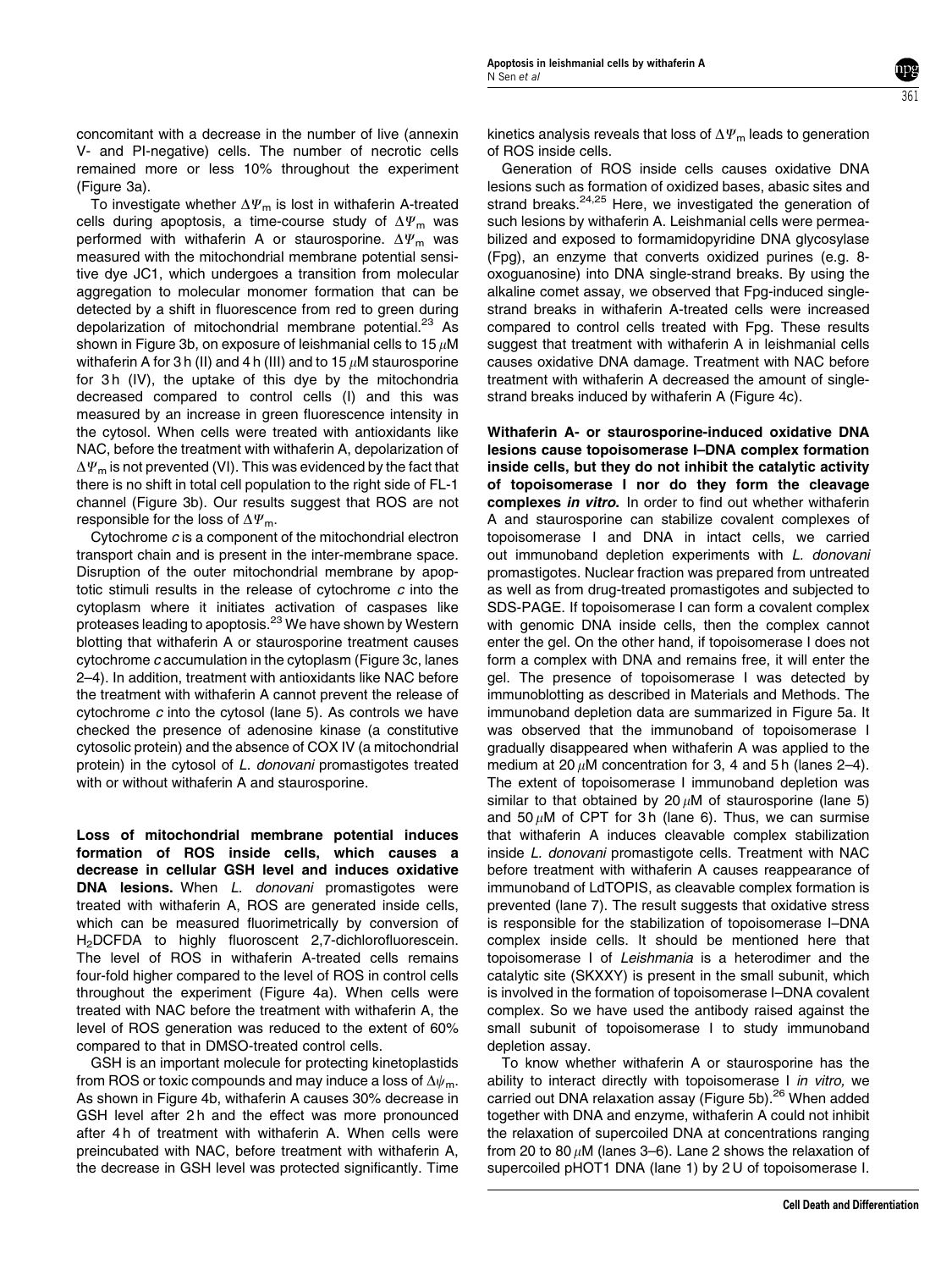

Figure 4 Withaferin A induces oxidative stress, causes decrease in GSH level and leads to subsequent DNA lesions. (a) Generation of ROS was measured using fluoroscent dye H<sub>2</sub>DCFDA after treatment with 0.2% DMSO alone ( $\bullet$ ), 15µM withaferin A ( $\blacksquare$ ) and with NAC before treatment with withaferin A ( $\blacktriangle$ ). Data are expressed as mean $\pm$ S.D. of three independent experiments. (b) The intracellular GSH level was measured after treatment with 0.2% DMSO alone ( $\blacksquare$ ), 15 $\mu$ M withaferin A ( $\blacktriangle$ ) and 15 $\mu$ M staurosporine ( $\bullet$ ) separately and with NAC ( $\bullet$ ) before treatment with withaferin A. (c) Leishmanial cells were treated with 0.2% DMSO ( $\blacksquare$ ), 15  $\mu$ M of withaferin A for different time periods ( $\blacklozenge$ ) and with NAC before treatment with 15  $\mu$ M of withaferin A ( $\blacktriangle$ ) and exposed to Fpg for 30 min. DNA single-strand breaks were analyzed by determining tail percentage using comet assay

Lanes 7 and 8 show that staurosporine also has no inhibitory effect on the activity of topoisomerase I. As a positive control, when CPT was added together with enzyme and DNA, the activity of topoisomerase I was inhibited almost to the extent of 80% (lane 9). CPT also has the ability to inhibit the relaxation of supercoiled DNA even in the presence of withaferin A (lane 10). This result suggests that withaferin A and staurosporine do not inhibit topoisomerase I in vitro.

To know whether withaferin A or staurosporine can stabilize covalent DNA–topoisomerase I complex in vitro, we performed cleavage assay as described in Materials and Methods. We found that withaferin A was unable to convert closed circular DNA (form I) to nicked circular DNA (form II) at concentrations ranging from 20 to 80  $\mu$ M (Figure 5c, lanes 3–6). At 60  $\mu$ M (lane 7) and 80  $\mu$ M (lane 8) concentrations of staurosporine, form I DNA was not converted to form II DNA. Camptothecin, the well-studied topoisomerase I inhibitor, has been shown to stabilize the 'cleavable complex'.<sup>27</sup> At 50  $\mu$ M concentration of CPT, closed circular DNA (form I) was converted to nicked circular DNA (form II) in the presence of 40 U of topoisomerase I (lane 9). CPT can also induce cleavable complex formation even in the presence of withaferin A (lane 10). Lane 2 shows the formation of nicked

product when the covalent complex was trapped with SDS and proteinase K. This result shows that withaferin A or staurosporine cannot stabilize the 'cleavable complex' in vitro.

To understand whether withaferin A or staurosporine has any direct effect on LdTOPILS in vivo, we have isolated nuclear extracts from control cells as well as from withaferin A (15  $\mu$ M)- or staurosporine (15  $\mu$ M)-treated cells and relaxation assays were carried out with pHOT1 DNA (Figure 5d). It was found that each extract can relax the supercoiled DNA (lanes 2 and 3) and the enzyme activities are inhibited in the presence of CPT (lanes 4 and 5). However, CPT-treated nuclear extract was unable to relax supercoiled pHOT1 DNA (lane 6). The results suggest that withaferin A and staurosporine have no direct effect on topoisomerase I.

Both activation of caspase-like proteases and topoisomerase I–DNA complexes attribute to DNA fragmentation during apoptosis. The release of cytochrome  $c$ causes activation of caspases like proteases inside cells, as demonstrated by the ability of withaferin A-treated cell lysates to cleave DEVD-AFC (a fluoregenic peptide substrate) significantly, compared to untreated cell lysates (Figure 6a). Treatment with VAD-fmk (a caspase inhibitor)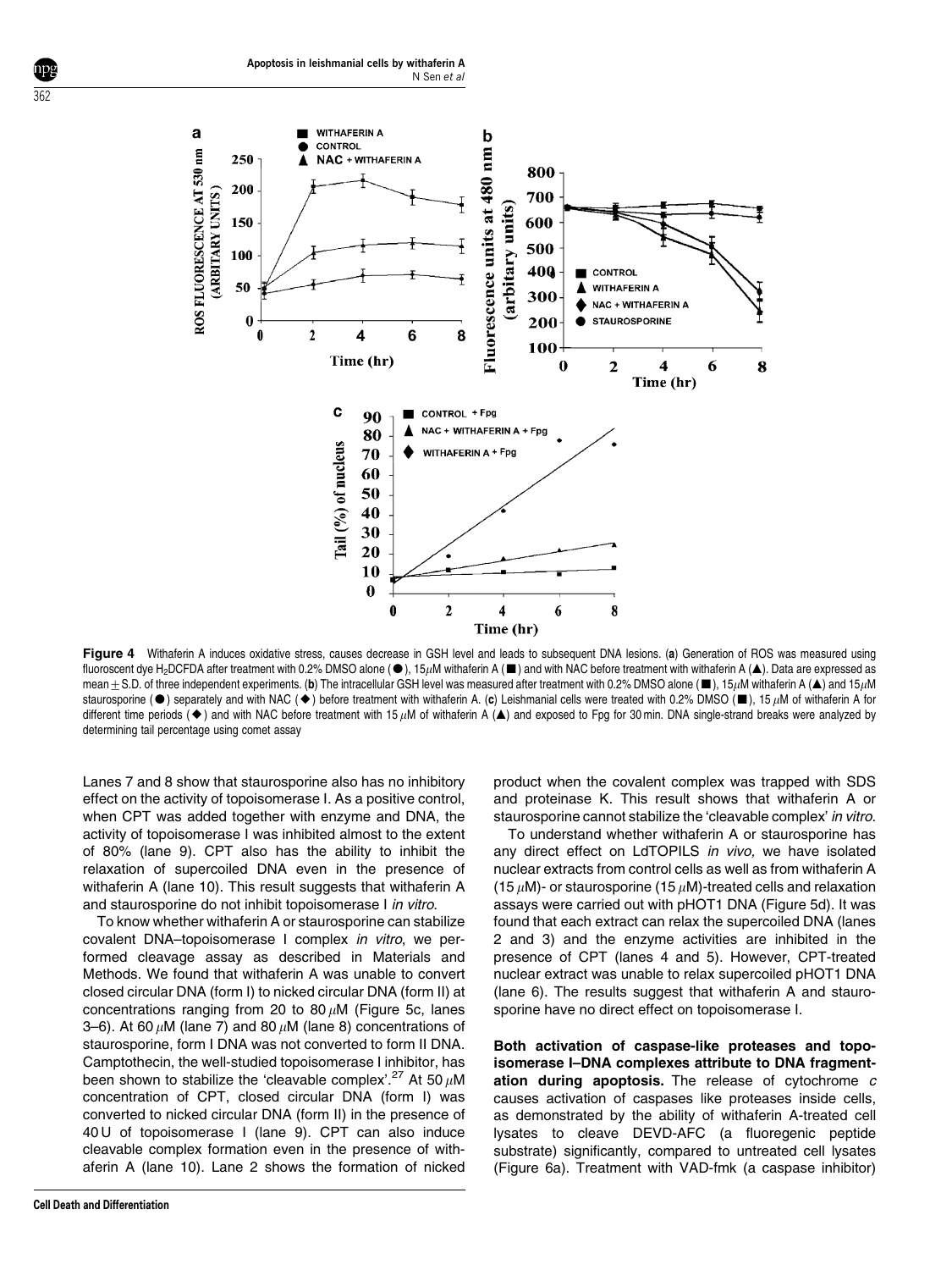before treatment with withaferin A inhibits DNA fragmentation to the extent of 47%, which further supports the involvement of caspase-like proteases in DNA fragmentation. From time kinetic analysis, we have found that the formation of the topoisomerase I–DNA complexes induced by withaferin A was coincident with the activation of caspase-like proteases inside cells. Furthermore, withaferin A-treated leishmanial cells exhibited an increase in the percentage of DNA fragmentation at the time when topoisomerase I–DNA complexes were detected. Treatment with NAC before treatment with withaferin A prevents stabilization of topoisomerase I–DNA complex (Figure 5a) and also decreases DNA fragmentation to the extent of 43% (Figure 6b). These results suggest that oxidative stress-



induced topoisomerase I–DNA complex is also involved in DNA fragmentation along with caspase-like proteases.

363

To further establish the involvement of topoisomerase I in apoptosis, we treated topoisomerase I-deficient yeast cells (CY154) as well as wild-type cells (CY184) with withaferin A, staurosporine and CPT separately. CPT is a specific inhibitor of topoisomerase I; so in the absence of topoisomerase I in CY154 yeast cells, the sensitivity of this drug is reduced in these cells compared to wild-type CY184 cells as expected. But the sensitivity of PKC inhibitors towards topoisomerase I-deficient CY154 cells also remains low compared to wildtype CY184 cells (Figure 6c). Furthermore, it was observed that immediately after 2 h of treatment with withaferin A or staurosporine, the mitochondrial membrane potential was lost in the wild-type cells (CY184) compared to the topoisomerase I-deficient CY154 cells. This result is consistent with that obtained after treatment with CPT (Table 1). Together, these findings suggest that topoisomerase I cleavage complexes contribute to apoptosis.

## **Discussion**

The molecular mechanism associated with PCD activation has been widely explored in mammalian cells, but not yet precisely understood in kinetoplastid parasites. Mounting evidences have indicated that changes in the phosphorylation state of proteins are important during PCD induced by different agents in higher eucaryotes. $^{28}$  Altogether, these observations and our present studies indicate that alterations of the phosphorylation state of cytosolic proteins like PKC can efficiently trigger PCD in a wide range of cell systems from higher eucaryotes to lower unicellular eucaryotes.

In this study, we established that a steroidal lactone withaferin A inhibits PKC both *in vitro* and *in vivo*. Here we have used leishmanial cell lysate as a source for PKC to phosphorylate the peptide substrate in the presence or absence of withaferin A. We provide evidences in support of the fact that withaferin A has a direct inhibitory effect on the

Figure 5 Treatment with withaferin A induces topoisomerase I–DNA complexes in cells but cannot interact with topoisomerase I directly. (a) Leishmanial cells were treated with 0.2% DMSO alone (lane 1), 15  $\mu$ M of withaferin A for 3 h (lane 2), 4 h (lane 3), 5 h (lane 4), 15  $\mu$ M of staurosporine for 4 h (lane 5), 50  $\mu$ M of CPT for 3 h (lane 6) and with NAC before treatment with withaferin A (lane 7). Stabilization of topoisomerase I-mediated cleavable complex was determined by immunoband depletion assay. (b) Relaxation of supercoiled pBS  $(SK +)$  DNA (lane 1) with reconstituted LdTOPILS (lane 2) in the presence of 20  $\mu$ M (lane 3), 40  $\mu$ M (lane 4), 60  $\mu$ M (lane 5) and 80  $\mu$ M (lane 6) of withaferin A and 40  $\mu$ M (lane 7) and 80  $\mu$ M (lane 8) of staurosporine as well as with 50  $\mu$ M of CPT (lane 9) separately. The relaxation assay was also carried out with CPT in the presence of withaferin A (lane 10). (c) LdTOPILS-mediated cleavage reaction was performed as described in Materials and Methods. Lane 1: 1  $\mu$ g of supercoiled PHOT1 DNA; lane 2: with 40 U of LdTOPILS after SDS-proteinase K treatment; lanes 3–6: same as lane 2 but with 20, 40, 60 and 80  $\mu$ M of withaferin A; lanes 7, 8, same as lane 2 but with 40 and 80  $\mu$ M of staurosporine; lane 9: same as lane 2 but with 60  $\mu$ M of CPT; lane 10: same as lane 2 but with both withaferin A and CPT. (d) Topoisomerase I activity was determined by relaxation of supercoiled pHOT1 DNA (400 ng) in the presence of nuclear extracts equivalent to  $10^7$  cells of differently treated cells. Lane 1:control DNA; lane 2: control nuclear extract; lane 3: nuclear extract from withaferin Atreated cells; lane 4: same as lane 3 but in the presence of 50  $\mu$ M CPT; lane 5: control nuclear lysate in the presence of 50  $\mu$ M CPT; lane 6: nuclear lysate from CPT-treated cells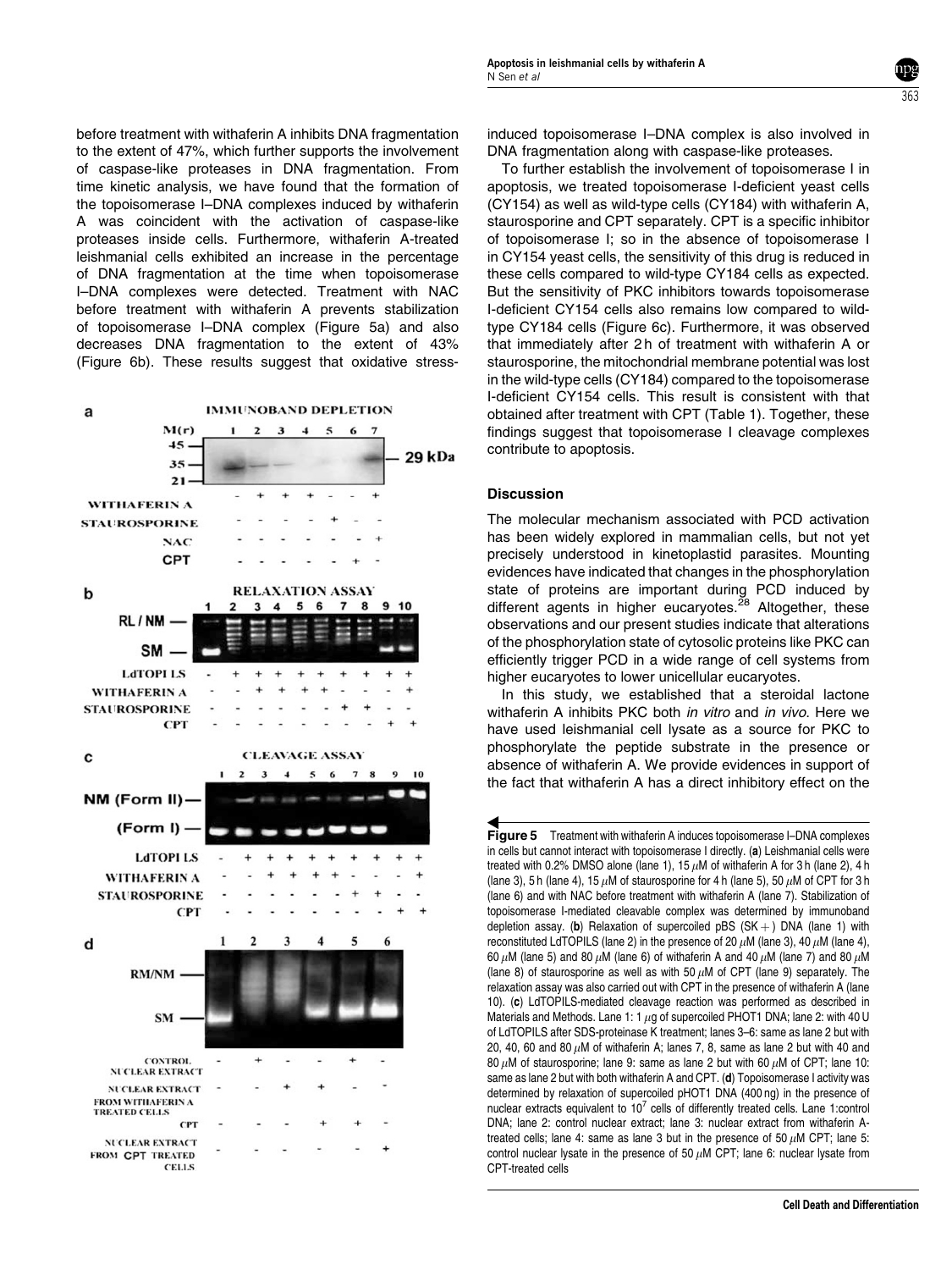

Figure 6 Determination of caspase-like protease activity and measurement of DNA fragmentation after treatment with withaferin A. (a) Cells were treated with 0.2% DMSO ( $\blacklozenge$ ), 15  $\mu$ M of withaferin A ( $\blacksquare$ ) and with VAD-fmk before treatment with withaferin A ( $\blacktriangle$ ) and then DEVD-AFC cleavage activity was measured in these cells. (b) Percentage of DNA fragmentation was analyzed by TUNEL assay in differently treated cells. (c) Equal number of wild-type (CY184) and topoisomerase I-deficient yeast cells (CY 154) were serially diluted to 10-fold (a-e) and then spotted on plates containing 50  $\mu$ g/ml CPT, 50  $\mu$ g/ml staurosporine and 50  $\mu$ g/ml withaferin A as described in Materials and Methods

Table 1 Effects of treatments with CPT, staurosporine and withaferin A on the mitochondrial membrane potential of yeast cells as measured by fluorescence of JC1 dye

| Name of events      | <b>Ratio of 590/530</b> |
|---------------------|-------------------------|
| CY184               | $6.5 + 1.23$            |
| CY184+CPT           | $2.82 + 0.73$           |
| CY184+STAUROSPORINE | $3.16 + 0.94$           |
| CY184+WITHAFERIN A  | $3.02 + 0.19$           |
| CY154               | $6.85 + 1.56$           |
| $CY154 + CPT$       | $5.14 + 1.92$           |
| CY154+STAUROSPORINE | $4.67 + 0.83$           |
| CY154+WITHAFERIN A  | $4.72 + 0.42$           |
|                     |                         |

phosphorylation of the peptide substrate where rat brain PKC was used as the enzyme.

Cellular exposure to staurosporine or withaferin A induces mitochondrial outer membrane permeabilization. Downstream activation of proteases (caspases) causes DNA fragmentation. This was evident from the observation that treatment with VAD-fmk before treatment with withaferin A decreases the number of TUNEL-positive cells but only to the extent of 47%. This has led to the notion that there must be other mechanisms involved in DNA fragmentation (Figure 7). We found that topoisomerase I-mediated stabilization of cleavable complexes also contributes to DNA fragmentation. To interpret these observations, the following questions need to be addressed. First, how topoisomerase I–DNA cleavable

complex is stabilized inside leishmanial cells during treatment with PKC inhibitors, and second, what is the probable mechanism by which topoisomerase I–DNA complex participates in DNA fragmentation.

Topoisomerase I–DNA cleavage complexes can be trapped by specific inhibitors such as CPT, which binds at the topoisomerase I–DNA interface and traps the cleavable complexes by preventing the DNA religation step.<sup>29</sup> Moreover, DNA modifications such as oxidative base lesions, mismatches, abasic sites and DNA single-strand breaks can also trap topoisomerase cleavage complexes by interfering with the nicking–closing activities of the enzyme.<sup>25,30</sup> Withaferin A or staurosporine does not interact directly with the enzyme. Here we have observed that treatment with withaferin A causes an increase in ROS production after inhibition of PKC inside cells. This in turn causes an increase in oxidative DNA lesions that can trap topoisomerase I– mediated cleavable complex formation during apoptosis. This is evident from the observation that treatment with NAC, before treatment with withaferin A, causes a decrease in oxidative stress as well as the reappearance of immunoband of topoisomerase I. Therefore, our result further confirms the fact that oxidative DNA lesion is a common mechanism for trapping of topoisomerase I cleavable complexes during apoptosis after treatment with PKC inhibitors.

But the major question regarding the role of topoisomerase I–DNA cleavable complex in apoptosis remains to be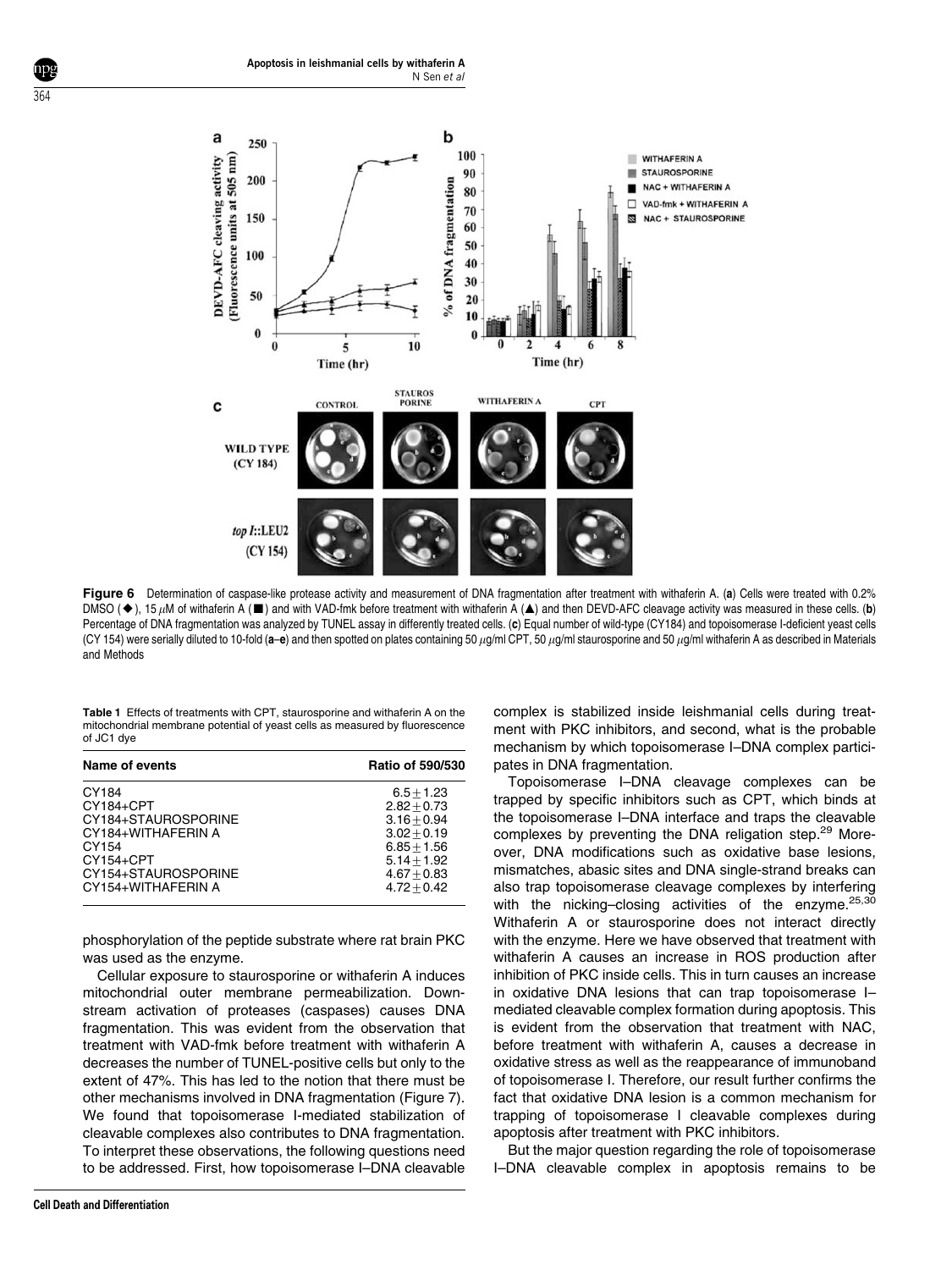

**Figure 7** Proposed model for withaferin A-induced apoptosis-like death in leishmanial cells

answered. Topoisomerase I, although a ubiquitous enzyme in cells, possibly participates in apoptosis by directly generating DNA breaks like an 'apoptotic nuclease'. Moreover, we have found that wild-type yeast cells (CY184) lose the mitochondrial membrane potential very rapidly compared to the topoisomerase I-deficient yeast cells (CY154) after treatment with protein kinase inhibitors. This result suggests that expression of topoisomerase I confers sensitivity to PKC inhibitors and the absence of topoisomerase I only reduces but does not abrogate the apoptotic process. Therefore, topoisomerase I could act in concert with other apoptotic nucleases like caspase-activated DNase in leishmanial cells to propagate the process.

In conclusion, our study demonstrates for the first time that a novel PKC inhibitor, withaferin A, induces PCD in kinetoplastid parasites in a manner substantially different from higher eucaryotic cells. Inhibition of PKC by withaferin A likely represents an essential event responsible for the propagation of apoptosis and can act as a central regulator of the apoptotic machineries. Moreover, it was also established that both casapase-activated DNase and ROS-mediated formation of topoisomerase I–DNA suicidal complex are responsible for DNA fragmentation. So understanding the molecular mechanism of apoptotic cell death pathway provides the opportunities for discovering and evaluating molecular targets for drug designing, which now forms a rational basis for development of improved therapy against leishmaniasis.

## Materials and Methods

Isolation of withaferin A. The crushed air-dried leaves of Withania somnifera Dun. (1.5 kg), defatted with petroleum-ether (60-80°C), were soxhleted with methanol for 48 h. The methanol extract was successively fractionated with chloroform and n-butanol. On removal of the solvent under reduced pressure, the  $n$ -butanol extract (220 g) was chomatographed over silica gel (60–120 mesh) and the column was eluted with 12% methanolic chloroform to yield a compound (1.2 g), crystallized from acetone–petroleum-ether as prisms, m.p. 252–253°C, M<sup>+</sup> 470,  $[\alpha]_D^{28}$  + 125° (CHCl<sub>3</sub>,c 1.30). The homogeneity of the compound was determined by TLC and HPLC (reverse phase) and the structure of the compound was established by detailed spectral studies (IR,  $1$  H NMR, 2D NMR and MS). Finally, the compound was identified as withaferin  $A^{16}$  by direct comparison with an authentic sample.

365

Parasite culture and maintenance. L. donovani strain AG 83 promastigotes were grown at 22°C in M199 liquid media supplemented with 10% fetal calf serum.

Preparation of cell lysates and PKC assay. Cell lysates of treated and untreated cells were prepared as described.<sup>22</sup> Briefly, the cells were washed with cold 150 mM NaCl and extracted with a buffer containing 1% (v/v) glycerol, 2 mM EDTA, 2 mM EGTA, 2 mM PMSF, 0.5 mg/ml leupeptin, 2 mM  $\beta$  mercaptoethanol and 25 mM Tris-HCl, pH 7.5. The material was homogenized with a glass/glass homogenizer and centrifuged at 15 000  $\times$  a for 10 min at 4°C. The supernatant was collected and investigated for kinase activity with HCV (1487–1500) as substrate. The activities of protein kinases towards peptide substrate were analyzed by SDS-PAGE as described.<sup>22</sup> The reaction mixture (50  $\mu$ l) was incubated at 30°C for 30 min in a buffer containing 20 mM Tris-HCl, pH 7.5, 10% (v/v) glycerol, 0.05% (v/v) Triton X-100, 1 mM 2-mercaptoethanol, 6 mM CaCl<sub>2</sub>, 0.1 mg/ml BSA, 50  $\mu$ M [ $\gamma^{32}$ P]ATP (0.5  $\mu$ Ci), 20  $\mu$ g/ml PS, 2  $\mu$ g/ml DG, 0.2 mM PMSF and 1  $\mu$ g of peptide substrate  $(Arg^{1487}$ -Arg-Gly-Arg-Th-Gly-Arg-Gly-Arg-Arg-Gly-Ile-Phe-Arg<sup>1500</sup>) with cell extract equivalent to  $5 \times 10^{7}$  cells. For assay with rat brain kinase (purchased from Calbiochem), addition of cell extract is omitted. The reaction was terminated by addition of 20  $\mu$  sample buffer and boiling for 3 min. The samples were applied to 20% SDS-PAGE. After staining with Coomassie brilliant blue, gels were dried and exposed to X-ray film at  $-70^{\circ}$ C. Subsequently, peptides were cutout and 32P incorporation was measured as Cerenkov radiation.

Detection of cytochrome c release. Treated and untreated cells were harvested and washed twice with  $1 \times$  PBS, suspended in cell fractionation buffer (Apo Alert<sup>TM</sup> cell fractionation kit) and homogenized. After the separation of cytosolic and mitochondrial fraction, 50  $\mu$ g each of cytosolic proteins was separated on 12% SDS-PAGE and immunoblotted with the rabbit polyclonal cytochrome c antibody. Alkaline phosphatase-conjugated secondary antibody was used and protein bands were visualized by NBT and BCIP color reaction.<sup>23</sup>

DNA fragmentation assay. To know the alterations in DNA content in the nucleus, treated and untreated L. donovani promastigote cells were fixed with 2% paraformaldehyde and incubated with 0.2% Triton X-100 for 5 min for permeabilization and layered with terminal deoxynucleotidyl transferase reaction mixture containing FITC-labeled dUTP for 1h at  $37^{\circ}$ C according to the manufacturer's protocol (Apo Alert™ DNA fragmentation assay kit). Cells were stained with propidium iodide and visualized with TCS-SP Leica confocal microscope using dual pass FITC/PI filter set. The number of TUNEL-positive cells was counted in each case.<sup>23</sup>

Double staining with Annexin V and propidium iodide. Externalization of phosphatidylserine on the outer membrane of untreated and withaferin A-treated promastigotes was measured by the binding of annexin V–FITC and PI using an annexin V-FLUOS staining kit (Roche Diagnostics). Cells were visualized with TCS-SP Leica confocal microscope using dual FITC/PI filter set. Total cells versus annexin V-labeled cells was calculated and data expressed as percentage of apoptotic cells. It should be noted that 100 cells per group with identical morphology were calculated for each condition.<sup>23</sup>

Purification of recombinant proteins and reconstitution of topoisomerase I activity. Escherichia coli BL21 (DE3) pLysS cells harboring pET16bLdTOP1L and pET16bLdTOP1S were separately induced at  $OD_{600} = 0.6$  with 0.5 mM IPTG at 22 °C for 12 h. Cells harvested from 1 l of culture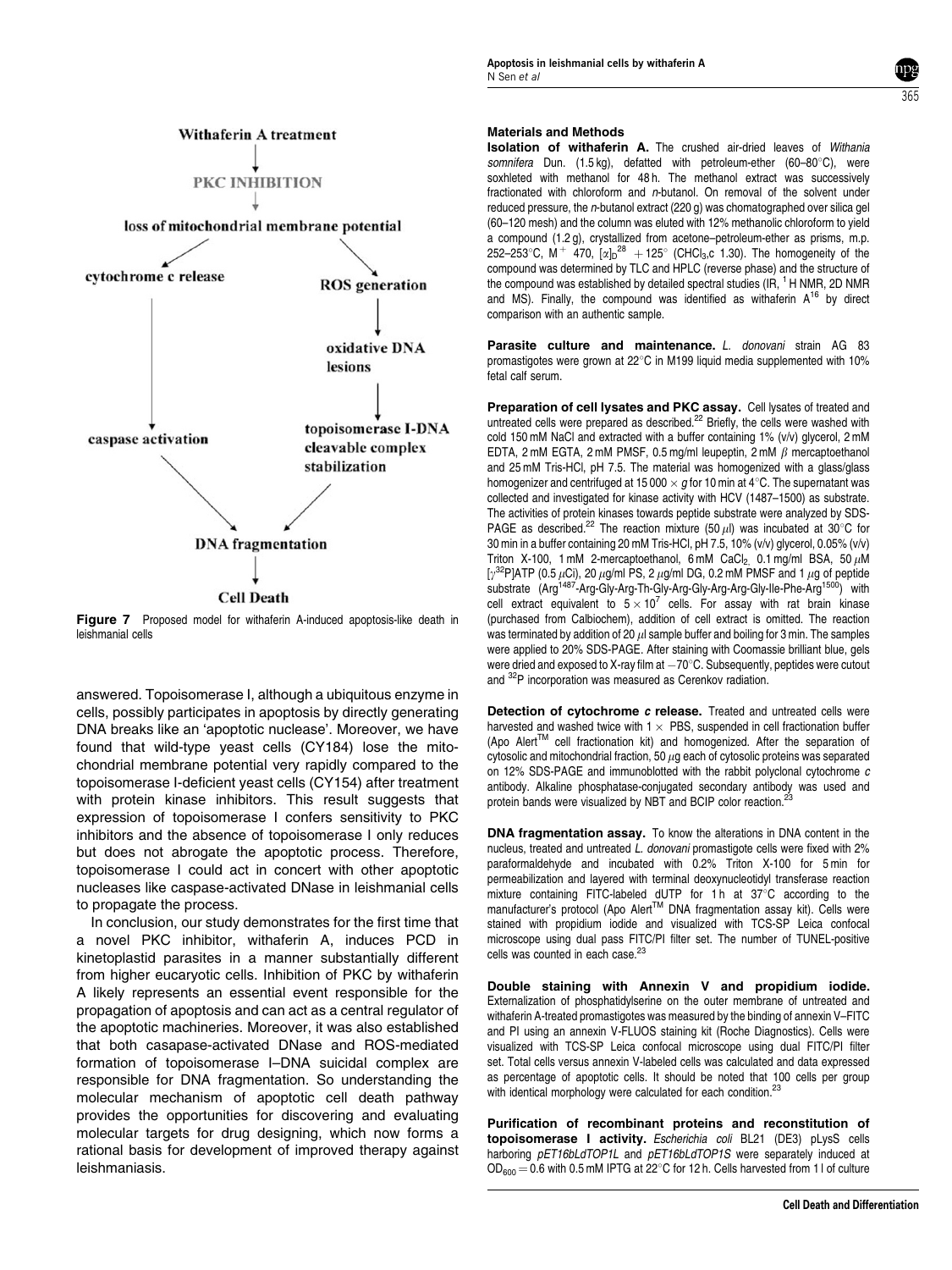were separately lysed by lysozyme/sonication and the proteins were purified through  $Ni<sup>2+</sup>$  -NTA agarose column (Qiagen) followed by phosphocellulose column (P11 cellulose, Whatman) as described previously.<sup>26</sup> Finally, the purified proteins LdTOP1L and LdTOP1S were stored at  $-70^{\circ}$ C. The concentrations of purified proteins were quantified by Bradford reaction using a Bio-Rad Protein Estimation Kit according to the manufacturer's protocol.

Purified LdTOP1L were mixed with purified LdTOP1S separately at a molar ratio of 1 : 1 at a total protein concentration of 0.5 mg/ml in reconstitution buffer (50 mM potassium phosphate, pH 7.5, 0.5 mM DTT, 1 mM EDTA, 0.1 mM PMSF, 10% glycerol). The mix was dialyzed overnight at  $4^\circ\text{C}$  and the dialyzed fractions were used for the plasmid relaxation activity.<sup>2</sup>

**Immunoband depletion assay.** Leishmanial cells  $(1 \times 10^7)$  were cultured for 3 days at  $22^{\circ}$ C with or without drugs. Nuclear fraction was isolated as described.<sup>31</sup> Briefly, cells were suspended in hypotonic buffer (10 mM Tris-HCl, pH 7.5, 1 mM EDTA, 0.1 mM EGTA, 1 mM PMSF, 1 mM benzamidine hydrochloride and 5 mM DTT) and homogenized. The homogenate was centrifuged for 10 min at 10 000  $\times$  a. The pellets were washed and were the source of nuclear fraction. Then nuclear fraction was lysed by 1% SDS. Samples were subjected to SDS-PAGE (10%), and proteins that had entered the gel were electrophoretically transferred to nitrocellulose membranes. Immunoblotting of immobilized proteins was carried out using a mouse antibody raised against LdTOP1S.<sup>26</sup>

Plasmid relaxation assay. The type I DNA topoisomerase was assayed by decreased mobility of the relaxed isomers of supercoiled pBluescript ( $SK^+$ ) DNA in an agarose gel. Relaxation assay was carried out as described<sup>26</sup> with LdTOP1LS in the relaxation buffer (25 mM Tris-HCl, pH 7.5, 5% glycerol, 0.5 mM DTT, 10 mM  $MgCl<sub>2</sub>$ , 50 mM KCl, 2.5 mM EDTA and 150  $\mu$ g/ml BSA), and supercoiled pBluescript  $(SK^+)$  DNA (85–95% were negatively supercoiled with the remaining being nicked circles). The relaxation assay was performed in the presence of CPT, staurosporine and withaferin A separately. The amount of supercoiled monomer DNA band fluorescence after EtBr staining was quantitated. Relaxation assay was also performed with nuclear extracts from differently treated leishmanial cells.

**DNA cleavage assay.** Reaction mixtures  $(50 \,\mu$ I) containing 50 mM Tris-HCl, pH 7.5, 2 mM  $MgCl_2$ , 50 mM KCl, 0.2 mM DTT, 0.5 mM EDTA, 30  $\mu$ g/ml BSA, 20  $\mu$ g/ml pHOT1 DNA, 40 U of L. donovani topoisomerase I and drugs were incubated at  $37^{\circ}$ C for 30 min. The reactions were terminated by adding 1% SDS and 150  $\mu$ g/ml proteinase K, and incubated further for 1 h at 37 $\degree$ C. DNA samples were electrophoresed in 1% agarose gel containing 0.5  $\mu$ g/ml ethidium bromide to resolve the more slowly migrating nicked products (form II) from the supercoiled molecules (form I).<sup>26</sup>

Detection of oxidative DNA damage. After drug treatment, cells were permeabilized in hypotonic buffer (10 mM Tris-HCl, pH 7.8, 70 mM NaCl, 1 mM EDTA, 1 mM DTT) containing 0.05% Triton X-100 at  $4^{\circ}$ C for 15 min by gentle mixing. Fpg (1 mg/ml) was added and further incubated for 30 min at  $25^{\circ}$ C. DNA breaks were analyzed by alkaline comet assay<sup>32</sup> with some modifications. Briefly 5000–10 000 cells were mixed with 100  $\mu$ l of 0.75% low-melting agarose and kept at 37°C. The agarose cell suspension was spread on polylysine-coated coverslips. The preparations were left on a chilled plate for 5 min before lysis (0.03 M NaOH, 1 M NaCl, 2 mM EDTA, 0.5% N-lauryl sarcosyl) for 1.5 h and thereafter equilibrated (0.03 M NaOH, 2 mM EDTA) for 1 h. Electrophoresis of the agarose-imbedded cells was run at 0.67 V/cm for 20 min in the same solution. The agarose gel was neutralized in 0.4 M Tris-HCl, pH 7.5. Cells were then stained with EtBr. Analysis of the DNA that migrated from the nuclei, the tail moment, was carried out using an Olympus fluorescence microscope aided by the Kinetic Imaging Komet II system.

Drug sensitivity assays. Equal number of wild-type (CY184) and mutant top1::LEU2 (CY154) yeast cells (kindly provided by Michael F Chistman) were serially diluted to 10-fold and 5  $\mu$ l aliquots were spotted on YPD plates containing 50  $\mu$ g/ml CPT, 50  $\mu$ g/ml staurosporine, 50  $\mu$ g/ml withaferin A separately and buffered with 25 mM HEPES, pH 7.2. Control plates contained final concentrations of 0.25% DMSO and 25 mM HEPES, pH 7.2. Plates were incubated at  $30^{\circ}$ C for 2 days.<sup>33</sup> The genetic descriptions of the yeast strains are as follows

Measurement of mitochondrial membrane potential. Mitochondrial transmembrane potential was investigated using JC1 dye. Briefly, leishmanial cells after different treatments were harvested and washed with  $1 \times PBS$ . Cells were

| Description                                                                              |
|------------------------------------------------------------------------------------------|
| $MAT\alpha$ ade 2-1 ura 3-1 his 3-11, 15 trp 1-1 leu 2-3,                                |
| 112 can 1-100 rDNA :: ADE 2                                                              |
| $MAT\alpha$ top 1-7 ::LEU2 in CY143                                                      |
| $MAT\alpha$ ade 2-1 ura 3-1 his 3-11, 15 trp 1-1 leu 2-3,<br>112 can 1-100 rDNA :: URA 3 |
|                                                                                          |

then incubated at 37 $\degree$ C in 5% CO<sub>2</sub> incubator for 1 h with a final concentration of JC1 dye at 5  $\mu$ g/ $\mu$ l (according to the manufacturer's protocol). Cells were then analyzed by flow cytometry, where FL-1 channel indicates the mean green fluorescence intensity. Flow cytometry data presented here are representative of two experiments.<sup>23</sup>

Mitochondrial membrane potential of yeast cells was measured as described.<sup>34</sup> Two milliliter of treated and untreated cell suspensions (OD 20.0) was pelleted down and washed with spheroplast buffer (1 M sorbitol, 50 mM Tris-HCl, pH 7.5, 2 mM MgCl<sub>2</sub>, 10 mM DTT and 10 mM sodium azide). Cells were then pelleted, lyticase was added and kept in the dark at room temperature for 30 min. Cells were washed with water and incubated at 37 $^{\circ}$ C in 5% CO<sub>2</sub> incubator for 1 h with a final concentration of JC1 at  $5 \mu g/\mu l$  (according to the manufacturer's protocol). Cells were then analyzed by spectrophotometer.

Measurement of ROS level and GSH level. Intracellular ROS level was measured in treated and untreated cells as described.<sup>23</sup> Briefly, cells (2  $\times$  10<sup>7</sup>) after different treatments were washed and resuspended in 500  $\mu$ l of medium M199 and were loaded with a cell-permeant probe H<sub>2</sub>DCFDA for 1 h. The green fluorescence of DCF was recorded at 515 nm by spectrofluorometer. GSH level was measured by monochlorobimane (MCB) dye.<sup>23</sup> L. donovani promastigotes (2.5  $\times$  10<sup>6</sup> cells) were treated with or without withaferin A at different times. Cells were then pelleted down and lysed by cell lysis buffer according to the manufacturer's protocol (Apo Alert<sup>TM</sup> glutathione assay kit). Cell lysates were incubated with MCB (2 mM) for 2 h at 22°C. The decrease in glutathione levels in the extracts of nonapoptotic and apoptotic cells was detected by fluorometer with 395 nm excitation and 480 nm emission wavelength.

Determination of caspase-like protease activity. L. donovani promastigotes (2.5  $\times$  10<sup>6</sup>) were treated with or without withaferin A for different time periods. Cells were then pelleted and lysed by cell lysis buffer according to the manufacturer's protocol (Apo Alert<sup>TM</sup> caspase assay kit). Cell lysates were incubated with respective caspase buffers to detect CED3/CPP32 group of protease activity. A fluorogenic peptide substrate, DEVD-AFC at 100  $\mu$ M and 1  $\times$  reaction buffer containing 100 mM DTT were added to corresponding cell lysates to measure the activity of CED3/CPP32 group of proteases. In a parallel set of reactions, 1  $\mu$ l of CED3/CPP32 group of protease inhibitor was added to the reaction before the addition of cell lysates. AFC release was measured after incubating these samples at 37 $\degree$ C for 2 h by fluorometer with 380 nm excitation and 460 nm emission.<sup>23</sup>

**Statistical analysis.** Data are expressed as mean $+S$ D. unless mentioned otherwise. Comparisons were made between different treatments using unpaired Student's t-test.

Acknowledgements. We thank Professor S Roy, the director of our institute, for his interest in this work. NS is supported by Senior Research Fellowship from the Council for Scientific and Industrial Research, Government of India. This work was supported by grants from Network Project SMM-003 of Council of Scientific and Industrial Research (CSIR), Government of India to HKM.

- 1. Evan G. Why we live and why we die. Chem Biol 1994; 1: 137–141.
- 2. Williams GT. Programmed cell death: a fundamental protective response to pathogens. Trends Microbiol 1994; 2: 463–464.
- 3. Welburn SC, Barcinski MA, Williams GT. Programmed cell death in trypanosomatids. Parasitol Today 1997; 13: 22–26.
- 4. Zangger H, Mottram JC, Fasel N. Cell death in Leishmania induced by stress and differentiation: programmed cell death or necrosis? Cell Death Differ 2002; 9: 1126–1139.
- 5. Kikkawa U, Kishimoto A, Nishizuka Y. The protein kinase C family: heterogeneity and its implications. Annu Rev Biochem 1989; 58: 31–44.
- 6. Newton AC. Regulation of protein kinase C. Curr Opin Cell Biol 1997; 9: 161–167.
- 7. Bertrand R, Solary E, O'Connor P, Kohn KW, Pommier Y. Induction of a common pathway of apoptosis by staurosporine. Exp Cell Res 1994; 211: 314–321.